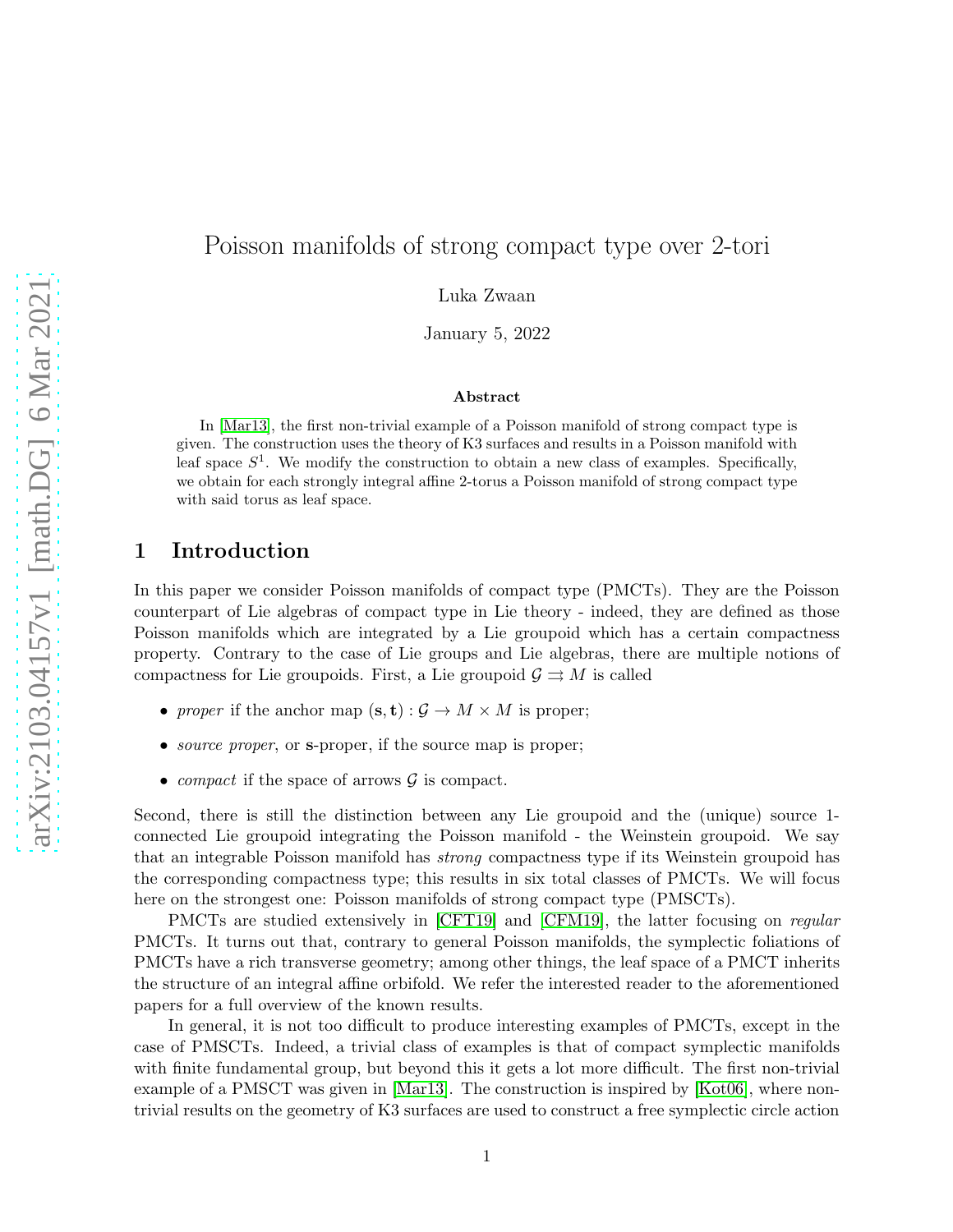with contractible orbits. The orbit space of such an action is then a PMSCT with leaf space  $S<sup>1</sup>$ , endowed with the standard integral affine structure. In general, it is not known whether any integral affine orbifold can appear as the leaf space of a PMSCT. In this note we obtain the following result.

Theorem. Any strongly integral affine 2-torus appears as the leaf space of a PMSCT.

Here by a *strongly integral affine structure* we mean an integral affine structure with integral translational part [\[Sep13,](#page-14-4) Remark 5.10].

This note is organised as follows. First, we give a general method of constructing regular PMSCTs, after which we will recall the relevant results on K3 surfaces allowing us to apply our general method to obtain the examples. They are all fibrations whose typical fibre is the smooth manifold underlying a K3 surface, and these fibres will also be the symplectic leaves. We will first recall the example that has leaf space the circle with its standard integral affine structre; this is the original example from [\[Mar13\]](#page-14-0). Next, we modify this construction to obtain a PMSCT with leaf space the 2-torus with again its standard integral affine structure; this example was also known to the authors of [\[CFT19\]](#page-14-1) and [\[CFM19\]](#page-14-2). Finally, we will give the examples for the non-standard integral affine 2-tori.

Acknowledgements. I would like to thank Marius Crainic for his help as supervisor of my master thesis, when I first worked on this topic. I would also like to thank David Martínez Torres for a fruitful discussion regarding his paper that this work is based on. Finally, I would like to thank my PhD advisor Rui Loja Fernandes for his feedback during the writing of this paper.

## 2 A general construction of PMSCTs

The construction we will give here is a slight reformulation of [\[CFM19,](#page-14-2) Proposition 4.4.6] and is based on two results on PMCTs:

- (a) the fact that the leaf space inherits an integral affine structure [\[CFM19,](#page-14-2) Section 3], and
- (b) the linear variation theorem [\[CFM19,](#page-14-2) Sections 4-5].

The setup is as follows.

Let  $E \to \mathbb{R}^q$  be a fibre bundle with typical fibre S a compact, 1-connected manifold, and assume that E admits a Poisson structure whose symplectic leaves are precisely the fibres of this bundle. We denote the symplectic leaf corresponding to  $v \in \mathbb{R}^q$  by  $(S_v, \omega_v)$ . We will write

$$
\mathcal{H}^2 := \bigsqcup_{v \in \mathbb{R}^q} H^2(S_v, \mathbb{R})
$$

for the vector bundle over  $\mathbb{R}^q$  of real degree 2-cohomologies of the fibres of  $E \to \mathbb{R}^q$ , and

$$
\mathcal{H}_{\mathbb{Z}}^2 := \bigsqcup_{v \in \mathbb{R}^q} \text{im}\big(H^2(S_v, \mathbb{Z}) \to H^2(S_v, \mathbb{R})\big)
$$

for the lattice of integral cohomology inside it. Associated to this we have the Gauss-Manin connection  $\nabla$  on  $\mathcal{H}^2$ , uniquely determined by its vanishing on sections of  $\mathcal{H}^2_{\mathbb{Z}}$ . Note that the Poisson structure on E gives us a section  $\omega \in \Gamma(\mathcal{H}^2), v \mapsto [\omega_v]$ .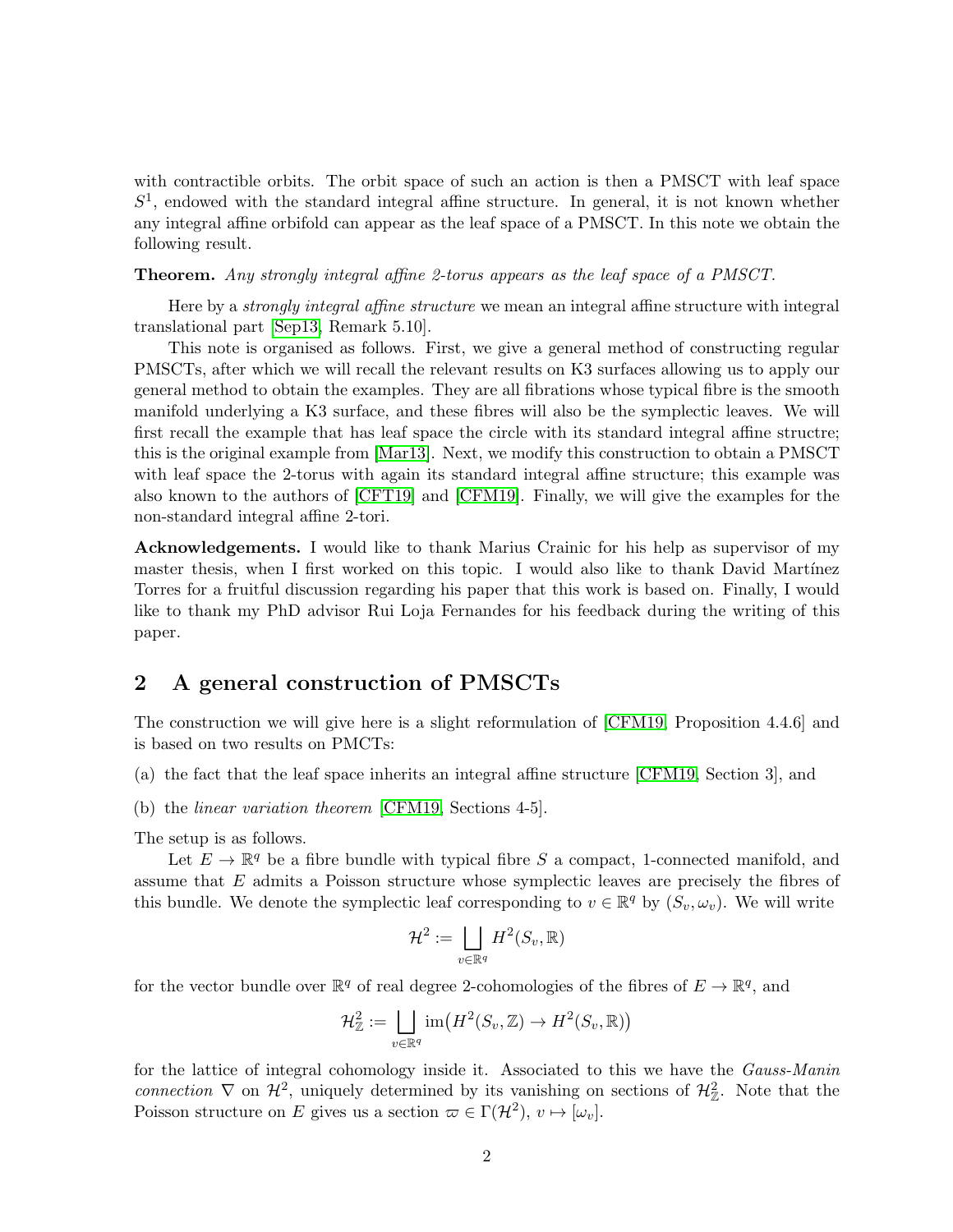Next, let  $\Gamma \subset \text{Aff}_{\mathbb{Z}}(\mathbb{R}^q)$  be a discrete group of integral affine transformations acting freely and properly on  $\mathbb{R}^q$ , and assume that the action lifts to a Poisson action on  $E \to \mathbb{R}^q$ . Then the setup above directly descends to the quotient: setting  $M := E/\Gamma$  and  $B := \mathbb{R}^q/\Gamma$ , we get a (smooth) fibre bundle  $p : M \to B$ , again with typical fibre S, and a Poisson structure  $\pi$  on M whose leaves are the fibres of p. In other words,  $(M, \pi)$  is a regular Poisson manifold with leaf space  $B$ . Note also that  $B$  naturally inherits an integral affine structure.

<span id="page-2-1"></span>**Proposition 2.1.** Let  $(M, \pi)$  be constructed as above. Assume that there exists a  $\nabla$ -flat section  $s \in \Gamma(\mathcal{H}^2)$  and linearly independent sections  $c_1, \ldots, c_q \in \Gamma(\mathcal{H}_\mathbb{Z}^2)$  such that

<span id="page-2-0"></span>
$$
\varpi = s + \sum_{i=1}^{q} \text{pr}_i c_i,
$$
\n(2.1)

where  $pr_i : \mathbb{R}^q \to \mathbb{R}$  denotes projection onto the *i*-th coordinate. Then  $(M, \pi)$  is of strong sproper type. If in addition  $B$  is compact, it is a PMSCT. The induced integral affine structure on B agrees with the one coming from the quotient  $\mathbb{R}^q/\Gamma$ .

*Proof.* Pulling back the integral affine structure on  $B$  by  $p$  yields a transverse integral affine structure on the symplectic foliation  $\mathcal{F}_{\pi}$ , i.e. a lattice in its conormal bundle. We will denote this lattice by  $\Lambda \subset \nu^*(\mathcal{F}_\pi)$ . The main point is that for all  $x \in M$ , the monodromy group  $N_x(M, \pi)$  is equal to the lattice  $\Lambda_x$ . Using the description of the monodromy groups for regular Poisson manifolds as the "variation of symplectic area" this follows directly from Equation [\(2.1\)](#page-2-0). The integrability criteria for Poisson manifolds (see [\[CF04\]](#page-14-5)) then imply that  $(M, \pi)$  is integrable. Furthermore, since  $S$  has trivial fundamental group, the isotropy groups of the Weinstein groupoid  $\Sigma(M, \pi)$  fit into the exact sequence

$$
\cdots \to \pi_2(S, x) \to \nu_x^*(\mathcal{F}_\pi) \to \Sigma_x(M, \pi) \to 0.
$$

From our previous discussion it follows that they are isomorphic to  $\nu_x^*(\mathcal{F}_\pi)/\Lambda_x$ , i.e. that they are compact. Since  $S$  is also compact, it follows that the Weinstein groupoid is s-proper.

Remark 2.2. This construction essentially assumes from the start properties (a) and (b) above in the simplest possible case. Indeed, when a PMCT has 1-connected leaves, the leaf space is actually a smooth manifold, which is why we assume  $S$  to be 1-connected. Then by (a) we need the leaf space to be a compact integral affine manifold, so we take it to be simplest type: a quotient of  $\mathbb{R}^q$  by a free and proper action of a discrete group of integral affine transformations. Note that if the Markus conjecture for integral affine structures holds true, then in fact every compact integral affine manifold is of this type. Lastly, starting with a Poisson manifold with leaf space  $\mathbb{R}^q$  allows us to make the linear variation from (b) very explicit, as in [\(2.1\)](#page-2-0).

# 3 Background on K3 surfaces and the Poisson structure on the universal family

We start by listing some definitions and results concerning K3 surfaces, after which we will describe the moduli spaces and universal families for K3 surfaces. These results can all be found in [\[BPV84\]](#page-14-6). Finally, following [\[Mar13\]](#page-14-0), we will use the Calabi-Yau theorem to turn the universal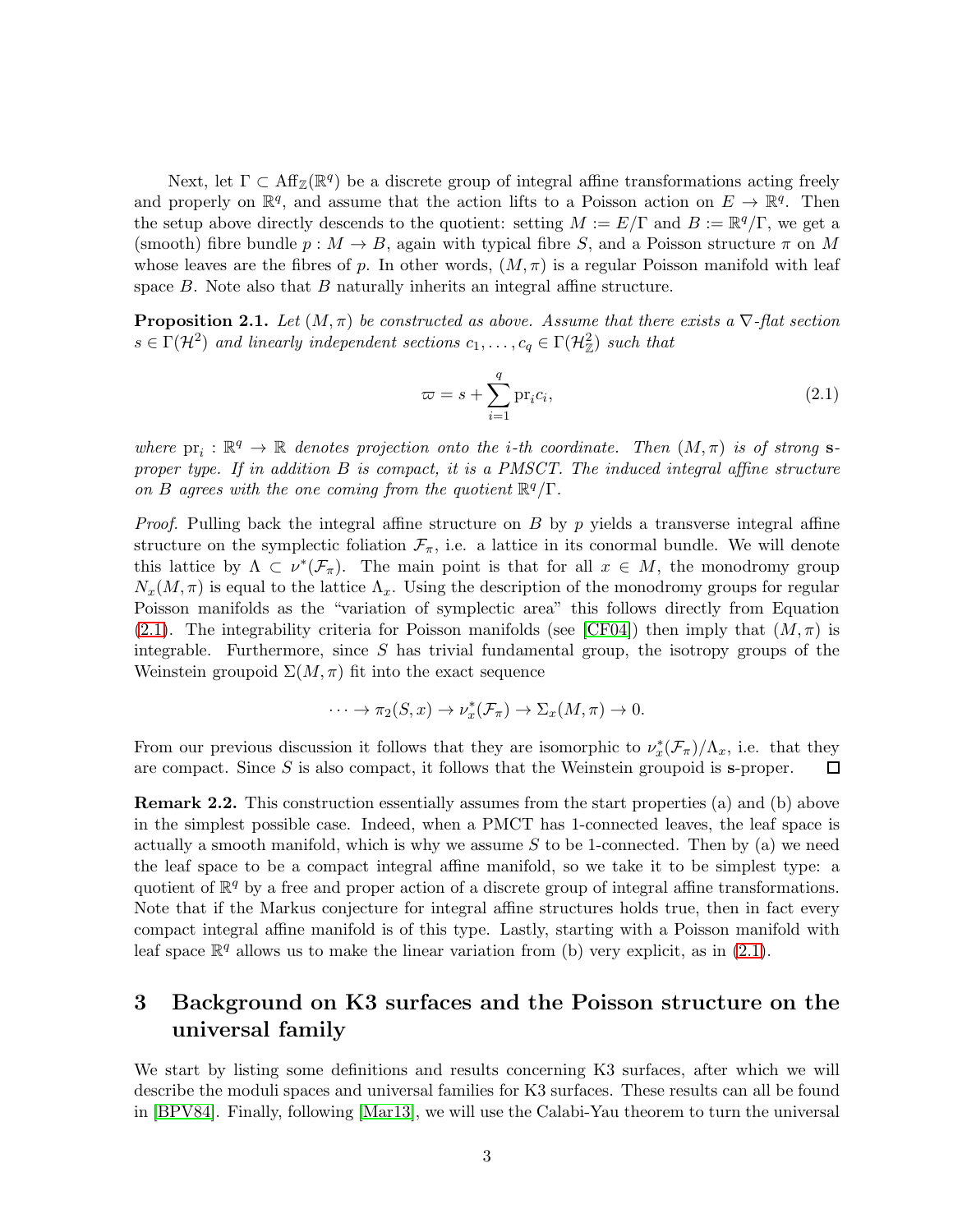family into a Poisson manifold and the strong Torelli theorem to establish a Poisson action on it, setting us up to apply our construction.

Definition 3.1. A K3 surface is a compact, 1-connected complex surface with trivial canonical bundle.  $\diamondsuit$ 

Every K3 surface is Kähler. All K3 surfaces have the same underlying smooth manifold  $S$ ; this will be the model fibre used in Proposition [2.1.](#page-2-1) The intersection form on  $H^2(S, \mathbb{Z})$  turns it into a lattice and this lattice is isomorphic to the aptly named  $K3$  lattice, which we will denote  $L$ . It is the unique even, unimodular lattice of signature  $(3, 19)$ . Explicitly, we have  $L = U^{\oplus 3} \oplus (-E_8)^{\oplus 2}$ , where  $U = \mathbb{Z}^{\oplus 2}$  with form given by  $\begin{pmatrix} 0 & 1 \\ 1 & 0 \end{pmatrix}$  and  $E_8 = \mathbb{Z}^{\oplus 8}$  with form given by the Cartan matrix of  $E_8$ ; it is important for us that this form is positive definite. We will also denote  $L_{\mathbb{R}} := L \otimes \mathbb{R}$  and  $L_{\mathbb{C}} := L \otimes \mathbb{C}$ ; note that these are models for the real and complex cohomology, respectively.

#### 3.1 The Torelli theorem

**Definition 3.2.** Let X, X' be K3 surfaces. A Z-module isomorphism  $H^2(X',\mathbb{Z}) \to H^2(X,\mathbb{Z})$  is called a Hodge isometry if

- (i) it preserves the intersection form;
- (ii) its C-linear extension preserves the Hodge decomposition.

A Hodge isometry is called *effective* if its R-linear extension maps a Kähler class of  $X'$  to one of  $X<sup>1</sup>$  $\frac{1}{2}$  $\frac{1}{2}$  $\frac{1}{2}$ 

<span id="page-3-1"></span>**Theorem 3.3** (strong Torelli). Let  $\varphi: H^2(X,\mathbb{Z}) \to H^2(X,\mathbb{Z})$  be an effective Hodge isometry between K3 surfaces X, X'. Then there exists a unique biholomorphism  $f: X \to X'$  such that  $f^* = \varphi$ .

This result will ultimately be used to obtain the action part of Proposition [2.1.](#page-2-1)

#### 3.2 Moduli spaces and universal families

There are two moduli spaces and corresponding families for K3 surfaces: one takes into account the Kähler structure and one only the complex structure. We start now with the latter.

**Definition 3.4.** A marked K3 surface is a pair  $(X, \varphi)$  consisting of a K3 surface X and a marking  $\varphi$ , i.e. an isometry  $\varphi: H^2(X,\mathbb{Z}) \to L$ . Two marked K3 surfaces are *equivalent* if there is a bihomolorphism between them intertwining the markings. The moduli space of marked K3 surfaces is the set of equivalence classes:

$$
M_1 := \{(X,\varphi)\}/\sim
$$

<span id="page-3-0"></span><sup>&</sup>lt;sup>1</sup>This is equivalent to it mapping the Kähler cone of  $X'$  to that of X.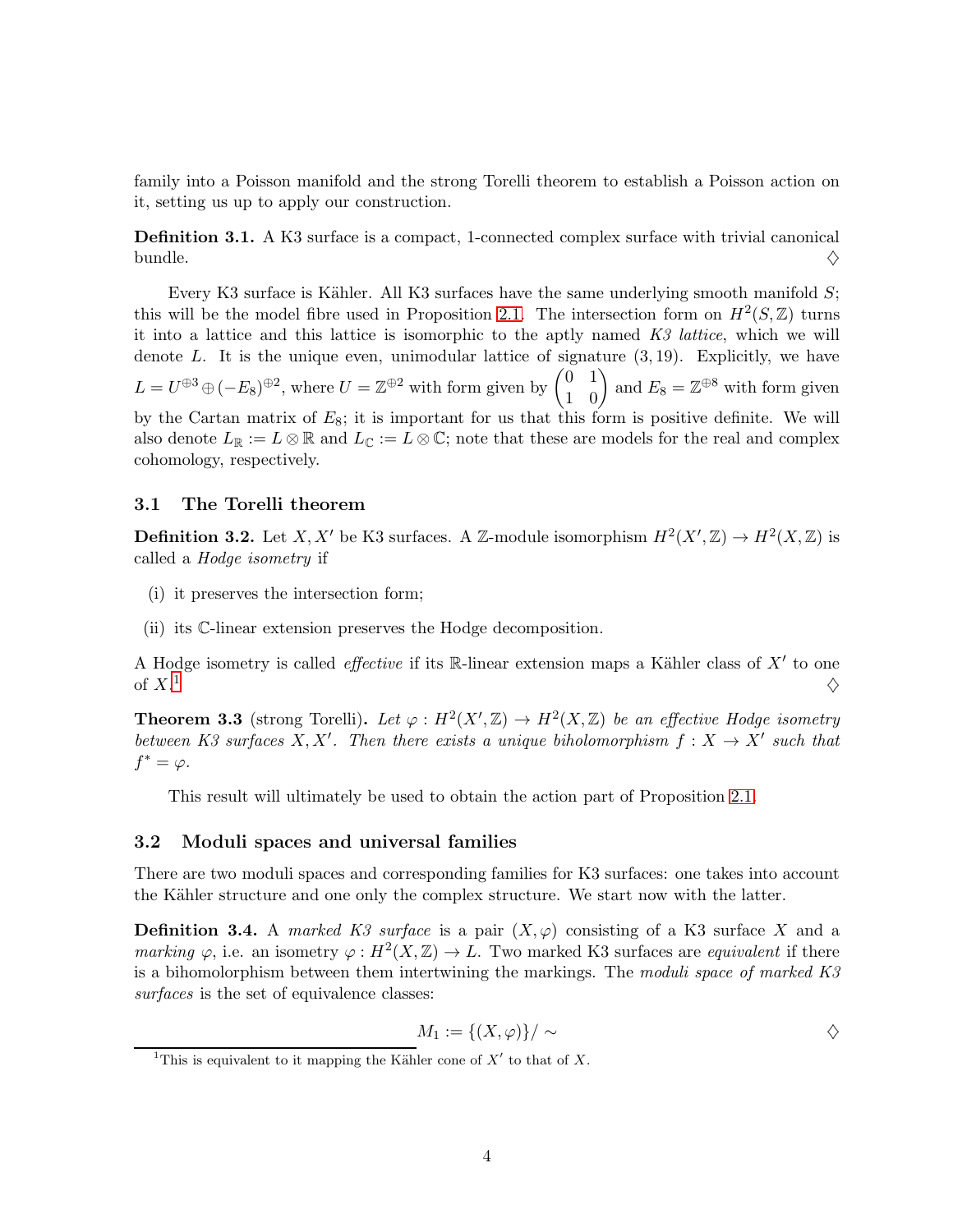It follows immediately from the definition that any K3 surface admits, up to scalar multiplication, a unique nowhere vanishing holomorphic 2-form. In fact, one can show that, again up to scalar multiplication, there is a bijection between complex structures on  $S$  and closed, complex 2-forms  $\sigma \in \Omega^2(S, \mathbb{C})$  satisfying  $\sigma \wedge \sigma = 0$  and  $\sigma \wedge \bar{\sigma} > 0$ . This motivates the following definitions. We will use the same letter to the denote a marking  $\varphi: H^2(X,\mathbb{Z}) \to L$  and the induced maps  $\varphi: H^2(X, \mathbb{R}) \to L_{\mathbb{R}}$  and  $\varphi: H^2(X, \mathbb{C}) \to L_{\mathbb{C}}$ .

Definition 3.5. The *period domain* is given by

$$
\Omega := \{ [\sigma] \in \mathbb{P}(L_{\mathbb{C}}) \mid (\sigma, \sigma) = 0, (\sigma, \bar{\sigma}) > 0 \}.
$$

We define the *period* map  $\tau_1 : M_1 \to \Omega$  by

$$
[(X,\varphi)]\mapsto [\varphi(\sigma_X)],
$$

where  $\sigma_X$  is a nowhere vanishing holomorphic 2-form on X.  $\diamondsuit$ 

**Theorem 3.6.** The moduli space  $M_1$  admits the structure of a 20-dimensional complex manifold such that the period map  $\tau_1 : M_1 \to \Omega$  becomes a surjective local biholomorphism. Furthermore, there exists a universal family  $\mathcal{U} \to M_1$  of marked K3 surfaces.

**Remark 3.7.** Let us clarify this statement. The fibre of the universal family  $\mathcal{U} \to M_1$  over any  $t \in M_1$  is a marked K3 surface  $(X_t, \varphi_t)$  such that  $[(X_t, \varphi_t)] = t$ . Furthermore, these markings vary smoothly in the sense that they induce local trivialisations of the bundle  $\cup_{t\in M_1} H^2(X_t, \mathbb{R})$ .

There are still some inconveniences present here. The space  $M_1$  can be shown not to be Hausdorff, and the period map  $\tau_1$  is not injective. These problems disappear when taking into account the Kähler structure.

**Definition 3.8.** We define  $M_2$  to be the subset of the bundle

$$
\bigsqcup_{t \in M_1} H^2(X_t, \mathbb{C})
$$

consisting of all Kähler classes.  $\Diamond$ 

It can be shown that  $M_2$  is a real-analytic manifold of dimension 60. One should think of a point in  $M_2$  as an equivalence class of marked K3 surfaces together with a specified Kähler class. Note that there is a projection map  $\pi : M_2 \to M_1$ .

Inspired by some analysis of the Kähler cone of K3 surfaces, which we will not go into here, one can make the following definitions.

Definition 3.9. Let

$$
K\Omega := \{(k, [\sigma]) \in L_{\mathbb{R}} \times \Omega \mid (k, k) > 0, (k, \sigma) = 0\}.
$$

The *refined period domain* is then given by

$$
K\Omega^{0} := \{ (k, [\sigma]) \in K\Omega \mid (k, d) \neq 0 \text{ for all } d \in L \text{ such that } (d, d) = -2 \text{ and } (d, \sigma) = 0 \}.
$$

The *refined period map*  $\tau_2: M_2 \to K\Omega^0$  is defined as

$$
(t,k)\mapsto (\varphi_t(k),\tau_1(t)).\qquad \qquad \diamondsuit
$$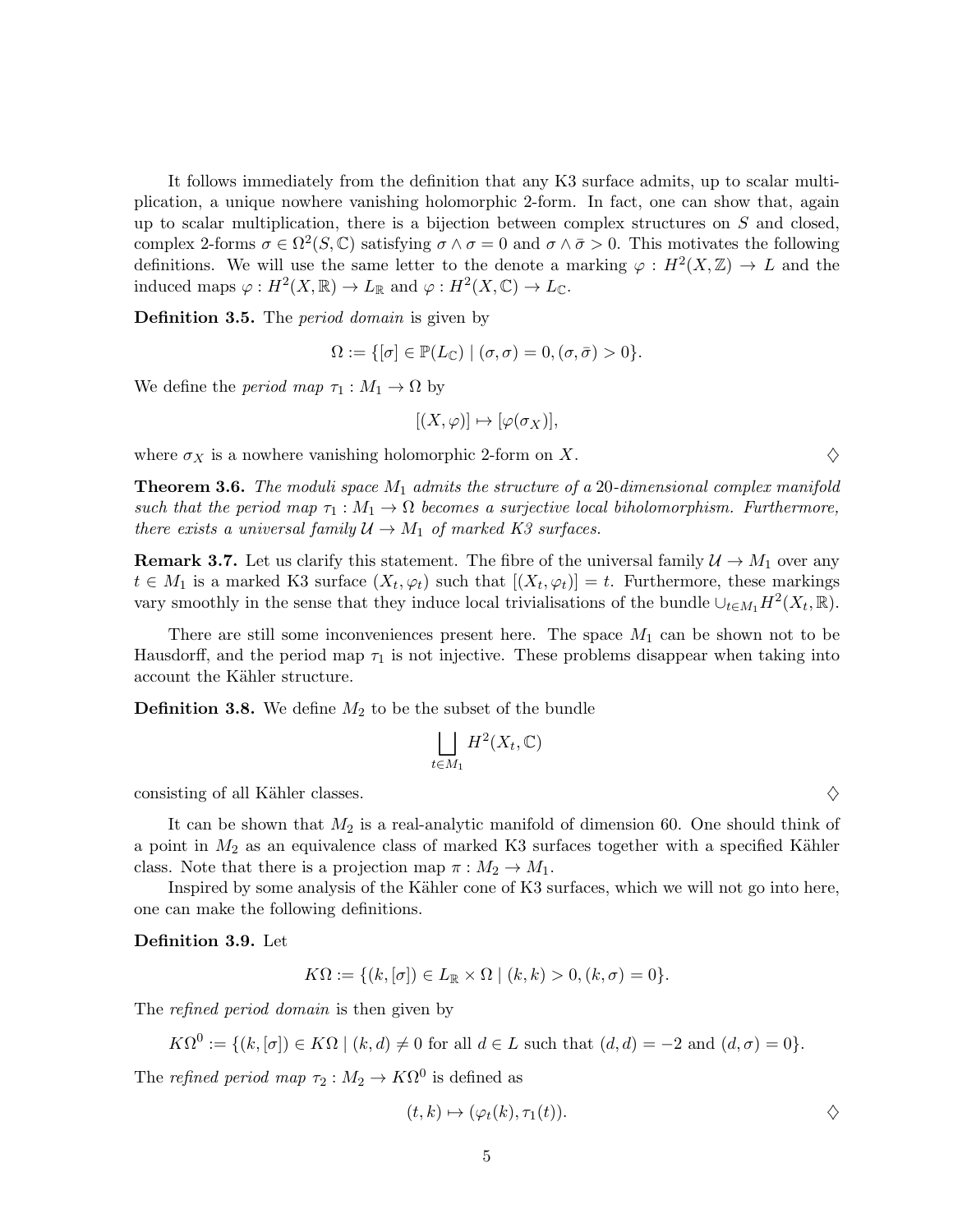Theorem 3.10. The refined period map is a diffeomorphism.

We set  $K\mathcal{U} := (\pi \circ \tau_2^{-1})^* \mathcal{U}$ . This is a real-analytic family over  $K\Omega^0$  with extra data attached: the fibre over  $(k, \lceil \sigma \rceil)$  is a triple  $(X, \varphi, \omega)$  consisting of a K3 surface X, a marking  $\varphi: H^2(X,\mathbb{Z}) \to L$  and a Kähler class  $\omega \in H^2(X,\mathbb{R})$  such that  $\varphi(\omega) = k$ . These markings vary smoothly in the same sense as before, and hence so do the Kähler classes.

The family  $KU \to K\Omega^0$  is universal for real-analytic "marked Kähler K3 families", i.e. realanalytic families of K3 surfaces equipped with smoothly varying markings and Kähler classes on the fibres.

#### 3.3 The Poisson structure

Recall the following special version of the Calabi-Yau theorem.

**Theorem 3.11.** Let  $X$  be a compact complex manifold with vanishing first Chern class. Then for any Kähler class  $\omega \in H^2(X,\mathbb{R})$  there exists a unique Ricci flat Kähler metric whose Kähler form belongs to  $\omega$ .

This theorem applies in particular to K3 surfaces, and thus we can use it to endow the fibres of  $K\mathcal{U} \to K\Omega^0$  with smoothly varying Kähler forms, turning it into a Poisson manifold.

**Proposition 3.12.** The family KU admits a regular Poisson structure  $\pi_{\text{KU}}$  whose symplectic leaves are the fibres of  $K\mathcal{U} \to K\Omega^0$ , with the symplectic form on a fibre X over  $(k, [\sigma])$ , with marking  $\varphi$ , being the Kähler form associated to the unique Ricci flat Kähler metric on X with Kähler class  $\varphi^{-1}(k)$ .

#### 3.4 The action

We will construct an action on  $K\mathcal{U}$  by the group  $O(L)$  of isometries of the K3 lattice. Note that there is an obvious induced action of  $O(L)$  on  $K\Omega^0$ .

**Proposition 3.13.** There is a Poisson action of  $O(L)$  on KU with respect to which the projection  $KU \to K\Omega^0$  is equivariant.

*Proof.* Fix  $\gamma \in O(L)$  and  $p \in K\Omega^0$ . Using the notation from above, denote the triple over p by  $(X_p, \varphi_p, \omega_p)$  and similarly for  $\gamma(p)$ . It is easy to see that

$$
\varphi_p^{-1} \circ \gamma^{-1} \circ \varphi_{\gamma(p)} : H^2(X_{\gamma(p)}, \mathbb{Z}) \to H^2(X_p, \mathbb{Z})
$$

is an effective Hodge isometry, so that by Theorem [3.3](#page-3-1) we obtain a biholomorphism  $f_{\gamma}^p: X_p \to Y_p$  $X_{\gamma(p)}$ . The universality of the family then gives neighbourhoods U and V of p and  $\gamma(p)$  respectively and an isomorphism  $(\Psi, \psi) : K\mathcal{U}|_U \to K\mathcal{U}|_V$  extending  $f^p_\gamma$ . Writing  $\Psi_q : X_q \to X_{\psi(q)}$  for the fiberwise maps, it then follows that for all  $q \in U$  we have

$$
\Psi_q^* = \varphi_q^{-1} \circ \gamma^{-1} \circ \varphi_{\psi(q)} : H^2(X_{\psi(q)}, \mathbb{Z}) \to H^2(X_q, \mathbb{Z}).
$$

This implies first of all that  $\psi = \gamma|_U$ , from which it follows that  $\Psi_q = f_\gamma^q$ , since biholomorphisms of K3 surfaces are uniquely determined by their induced maps on degree 2 integral cohomology [\[BPV84,](#page-14-6) Proposition VIII.11.3]. Thus these fibrewise biholomorphisms  $f_{\gamma}^p$ ,  $p \in K\Omega^0$ , together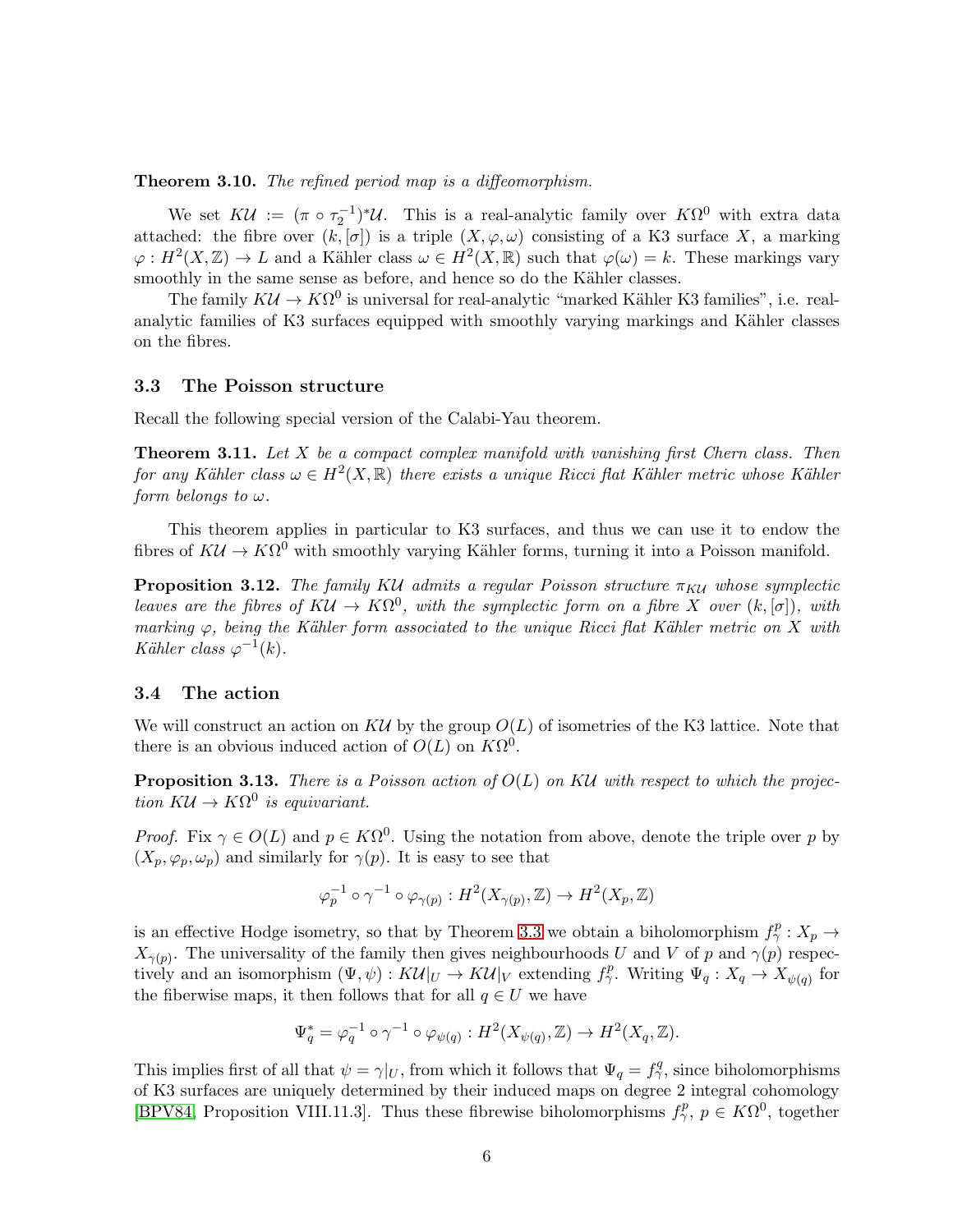form an automorphism  $F_\gamma : K\mathcal{U} \to K\mathcal{U}$ . From the uniqueness part of Theorem [3.3](#page-3-1) it follows that  $F_{\gamma \circ \gamma'} = F_{\gamma} \circ F_{\gamma'}$  for all  $\gamma, \gamma' \in O(L)$ , meaning that we have an action of  $O(L)$  on KU. This action makes  $K\mathcal{U} \to K\Omega^0$  equivariant by construction. Finally, from the uniqueness part of the Calabi-Yau theorem it follows that each  $f_{\gamma}^p$  preserves the symplectic forms on the fibres, meaning that the action is by Poisson maps.  $\Box$ 

### 4 The examples

We now have a Poisson manifold  $K\mathcal{U} \to K\Omega^0$  for which we can read off the cohomology classes of the symplectic forms on the leaves from the explicit algebraic model  $K\Omega^0$ . Furthermore, we have an equivariant Poisson action on it. Thus the construction now comes down to finding a suitable embedding of  $\mathbb{R}^q$  into  $K\Omega^0$ . Let us rephrase Proposition [2.1](#page-2-1) in the current setting to make this explicit.

**Proposition 4.1.** Assume that we have an embedding  $f : \mathbb{R}^q \to K\Omega^0$  and a subgroup  $\Gamma \subset O(L)$ such that

(i) the  $L_{\mathbb{R}}$ -component of f has the form

$$
(x_1, \ldots, x_q) \mapsto a + \sum_{i=1}^q x_i a_i
$$

for fixed  $a, a_1, \ldots, a_q \in L$  with  $\{a_1, \ldots, a_q\}$  linearly independent;

- (ii) the action of  $\Gamma$  on  $K\Omega^0$  preserves the image of f;
- (iii) the induced action on  $\mathbb{R}^q$  is free, proper and by integral affine maps.

Then  $M := f^*K\mathcal{U}/\Gamma$  is a Poisson manifold of strong s-proper type with leaf space  $B := \mathbb{R}^q/\Gamma$ . If B is compact, M is a PMSCT.

With this proposition, finding examples has been reduced to the concrete problem of finding suitable f and Γ. We will first recall the original example from [\[Mar13\]](#page-14-0) in Section [4.1,](#page-7-0) obtaining a PMSCT with leaf space the circle. After this, we will construct PMSCTs whose leaf spaces are all possible strongly integral affine 2-tori. In [\[Mis96\]](#page-14-7) a classification of all integral affine structures on 2-tori is given, from which it follows that the strongly integral affine 2-tori are precisely

- (a) the quotient  $\mathbb{R}^2/\mathbb{Z}^2$  by the action generated by  $(x, y) \mapsto (x + 1, y)$  and  $(x, y) \mapsto (x, y + 1)$ . the standard integral affine 2-torus, and
- (b) the quotients  $\mathbb{R}^2/\mathbb{Z}^2$  by the action generated by  $(x, y) \mapsto (x+p, y)$  and  $(x, y) \mapsto (x+ny, y+q)$ , where  $n, p, q \in \mathbb{Z}_{\geq 1}$ .

This is an exhaustive list and these types are all pairwise nonisomorphic. We will give the example for (a) in Section [4.2](#page-9-0) and the examples for (b) in Section [4.3.](#page-10-0)

Before we move on to the examples, we establish some necessary notation. Recall that  $L = U^{\oplus 3} \oplus (-E_8)^{\oplus 2}$ . We denote the standard bases of the three copies of U by  $\{u, v\}$ ,  $\{x, y\}$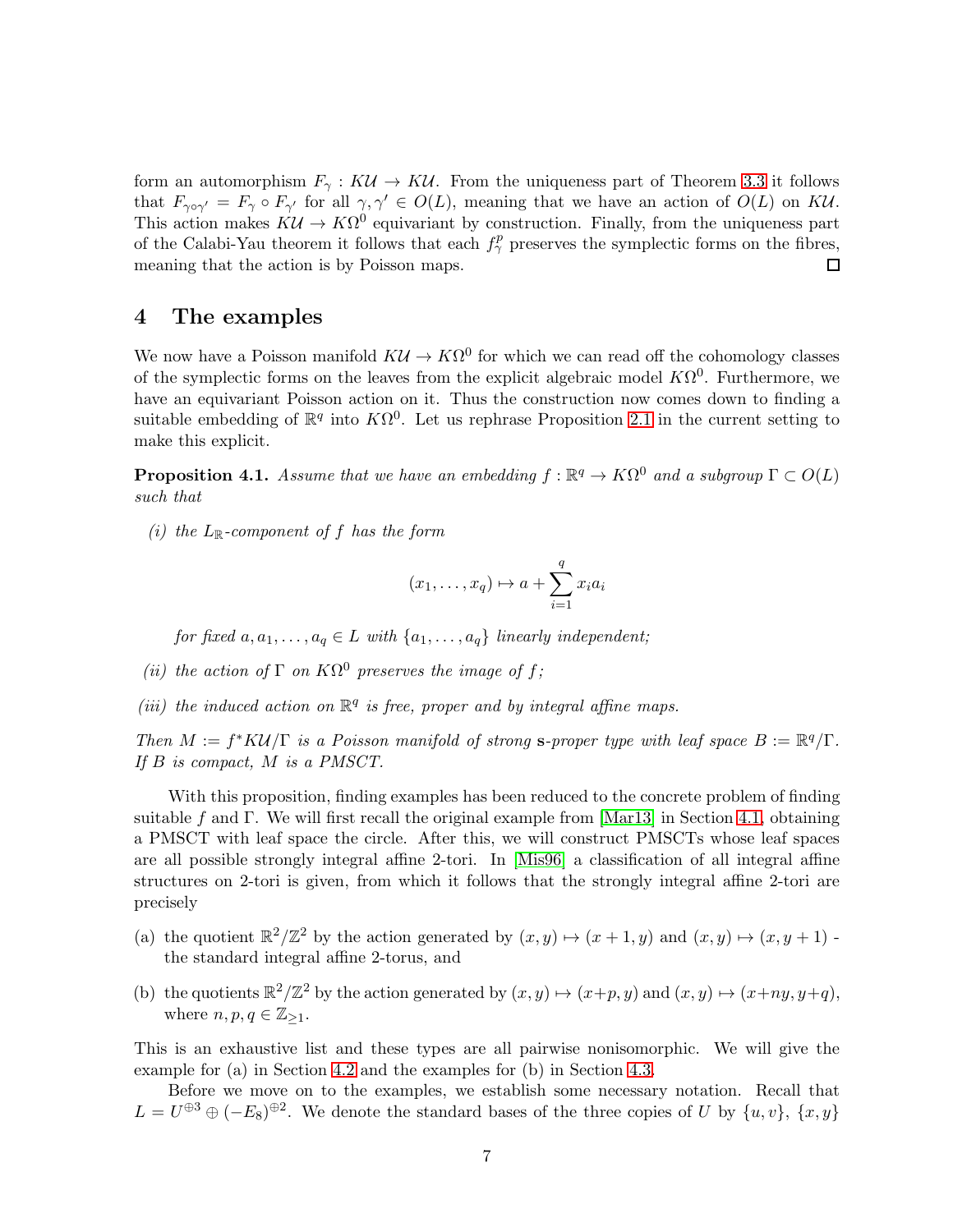and  $\{z, t\}$ , so that  $(u, v) = (x, y) = (z, t) = 1$  with all other combinations yielding zero. Recall also that  $-E_8$  is even and negative definite. Finally, let  $\{e_1, \ldots, e_8\}$  be a set of real numbers such that the set

$$
\{1, e_1, \ldots, e_8, e_1^2, e_1e_2, \ldots, e_7^2, e_7e_8, e_8^2\}
$$

consisting of  $1, e_1, \ldots, e_8$  and their pairwise products is linearly independent over the integers, or equivalently the rationals. The existence of such a set is guaranteed by [Bes40]. We then set  $e := (e_1, \ldots, e_8) \in (-E_8)_{\mathbb{R}}$ , scaling if necessary such that  $|(e, e)| \leq \frac{1}{2}$ , and we set  $a := (0, e), b :=$  $(e, 0) \in (-E_8)_{\mathbb{R}}^{\oplus 2} \subset L_{\mathbb{R}}.$ 

### <span id="page-7-0"></span>4.1 A PMSCT with leaf space the circle

We will construct a PMSCT whose leaf space is  $S^1$  with its standard integral affine structure, i.e. we want the standard action of  $\mathbb Z$  on  $\mathbb R$  generated by  $x \mapsto x + 1$ .

Consider the map  $f : \mathbb{R} \to L_{\mathbb{R}} \times \mathbb{P}(L_{\mathbb{C}})$  defined by

$$
s \mapsto (2u + v + sy, [x - su + 2y + a + i(z + 2t + b)])
$$

and the map  $\varphi: L \to L$  defined by  $u \mapsto u, v \mapsto v + y, x \mapsto x - u, y \mapsto y$  on the first two copies of U and as the identity on the other summands of L. It is easily checked that  $\varphi$  is an isometry and that

$$
\varphi \cdot f(s) = f(s+1).
$$

This implies that the image of f is invariant under the action of  $\Gamma := \langle \varphi \rangle$ , and also that the induced action on  $\mathbb R$  is just the standard action of  $\mathbb Z$  on  $\mathbb R$ . Hence it remains to prove that the image of f is contained in  $K\Omega^0$ .

*Proof.* Let  $s \in \mathbb{R}$ . Setting  $f_1(s) = 2u + v + sy$ ,  $f_2(s) = x - su + 2y + a$  and  $f_3(s) = z + 2t + b$ , we see that

$$
(f_2(s), f_2(s)) = (x - su + 2y + a, x - su + 2y + a)
$$
  
= 4(x, y) + (a, a)  
= 4 + (e, e) \ge 3\frac{1}{2} > 0,  
(f\_3(s), f\_3(s)) = (z + 2t + b, z + 2t + b)  
= 4(z, t) + (b, b)  
= 4 + (e, e) \ge 3\frac{1}{2} > 0,  
(f\_2(s), f\_3(s)) = (x - su + 2y + a, z + 2t + b)  
= 0.

These computations imply that  $[f_2(s) + if_3(s)] \in \Omega$ . Since

$$
(f_1(s), f_1(s)) = (2u + v + sy, 2u + v + sy) = (2u, v) + (v, 2u) = 4 > 0,
$$
  
\n
$$
(f_1(s), f_2(s)) = (2u + v + sy, x - su + 2y + a) = -s(v, u) + s(y, x) = -s + s = 0,
$$
  
\n
$$
(f_1(s), f_3(s)) = (2u + v + sy, z + 2t + b) = 0,
$$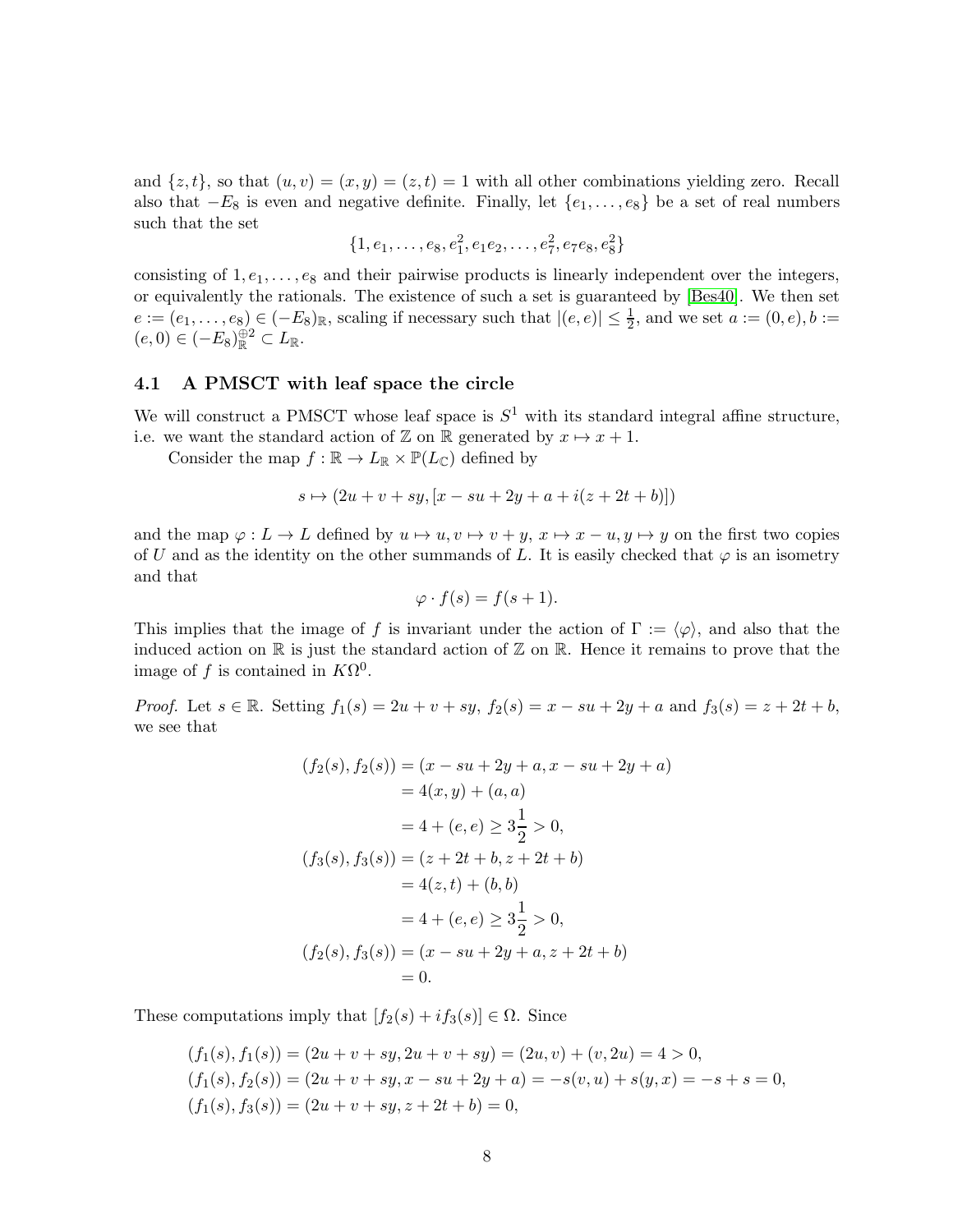we see that  $f(s) \in K\Omega$ . It remains to check the extra condition on  $K\Omega^0$ . So assume that we have  $d \in L$  such that  $(d, d) = -2$  and  $(d, f_1(s)) = (d, f_2(s)) = (d, f_3(s)) = 0$ . We need to find a contradiction. Let us write

$$
d = Au + Bv + Cx + Dy + Ez + Ft + d_1 + d_2,
$$

with  $A, \ldots, F \in \mathbb{Z}$  and  $d_i$  in the *i*-th copy of  $-E_8$ . Since  $E_8$  is even and positive definite, we can write  $(d_i, d_i) = -2n_i$ , for  $n_i \in \mathbb{Z}_{\geq 0}$ . The above conditions then translate into three equations;

$$
AB + CD + EF = n_1 + n_2 - 1,\t\t(4.1)
$$

<span id="page-8-3"></span><span id="page-8-2"></span><span id="page-8-1"></span><span id="page-8-0"></span>
$$
2B + A + Cs = 0,\t(4.2)
$$

$$
D - Bs + 2C + (d_2, e) = 0,\t\t(4.3)
$$

$$
F + 2E + (d_1, e) = 0.
$$
\n(4.4)

This is where the seemingly strange choice of e comes in. Indeed,  $(d_1, e)$  is just an integral linear combination of the coordinates  $\{e_1, \ldots, e_8\}$  of e, and since these coordinates were chosen such that, in particular,  $\{1, e_1, \ldots, e_8\}$  is linearly independent over the integers, it follows from [\(4.4\)](#page-8-0) that we must have  $F + 2E = 0$  and that the coefficients in front of the  $e_i$  must be zero. The latter implies that  $d_1 = 0$ , and thus also  $n_1 = 0$ . This can be seen easily by writing out the explicit  $-E_8$  form. Next, we need to consider two cases, namely  $C = 0$  and  $C \neq 0$ . In the first case,  $(4.2)$  yields  $2B + A = 0$ , and  $(4.1)$  becomes

$$
2B^2 + 2E^2 = 1 - n_2.
$$

Of course, this implies that  $B = E = 0$  and  $n_2 = 1$ . But then  $d_2 \neq 0$  and [\(4.3\)](#page-8-3) becomes

$$
D + (d_2, e) = 0,
$$

which together with  $d_2 \neq 0$  contradicts the "linear independence" assumption on e.

So let us consider the case  $C \neq 0$ . Then from [\(4.2\)](#page-8-1) we get

$$
s = -\frac{2B + A}{C},
$$

and substituting this Equation [\(4.3\)](#page-8-3) yields

$$
AB + CD = -2C^2 - 2B^2 - (d_2, e).
$$

Combining this with [\(4.1\)](#page-8-2) gives

$$
2B^2 + 2C^2 + 2E^2 + C(d_2, e) = 1 - n_2.
$$

From the properties of e we get  $Cd_2 = 0$ , implying that  $d_2 = 0$  and thus also that  $n_2 = 0$ , so that we are left with

$$
2B^2 + 2C^2 + 2E^2 = 1,
$$

which is obviously impossible.

 $\Box$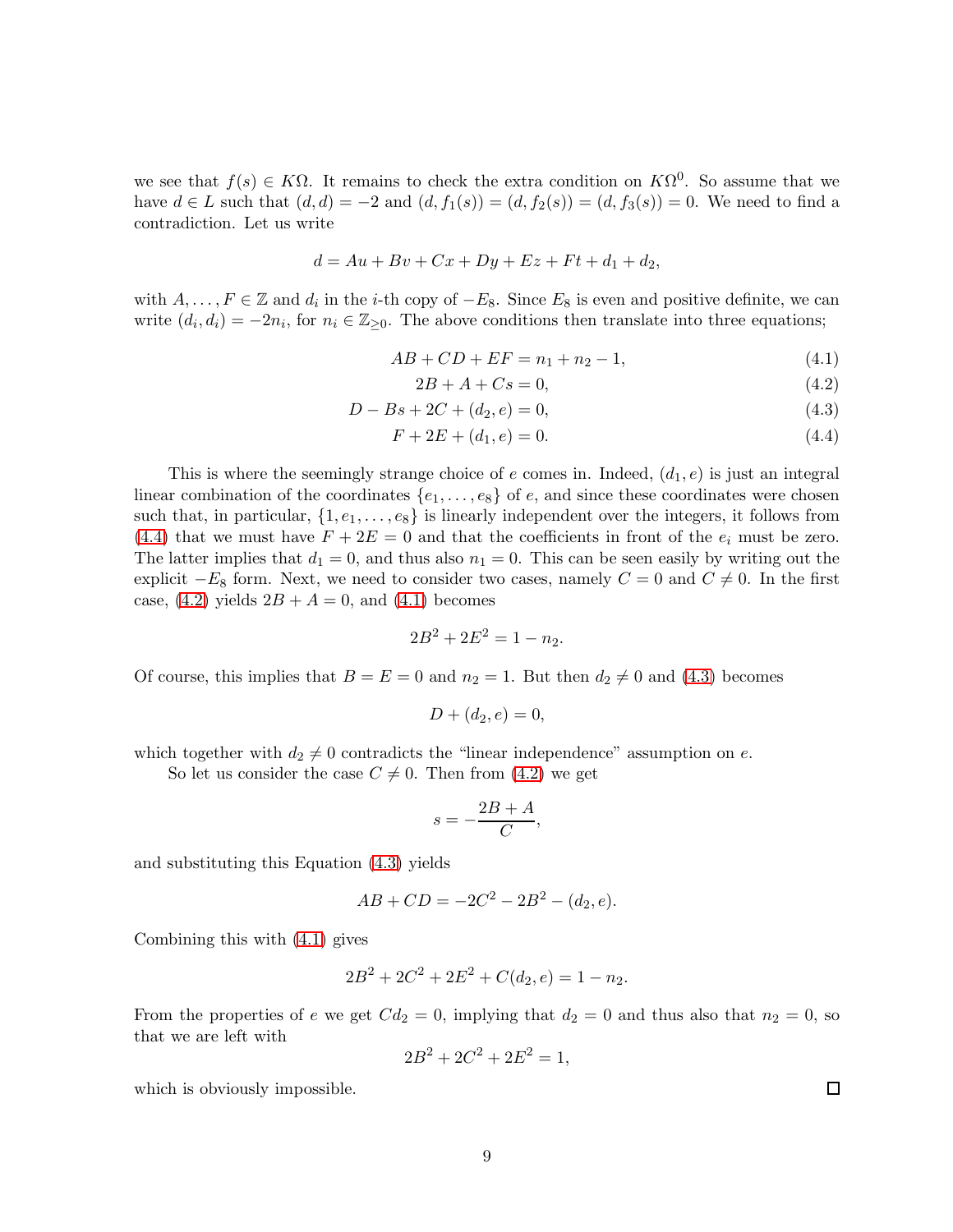#### <span id="page-9-0"></span>4.2 A PMSCT with leaf space the standard torus

Here we construct a PMSCT with leaf space the torus  $\mathbb{T}^2$  with its standard integral affine structure. This means that we want the action of  $\mathbb{Z}^2$  on  $\mathbb{R}^2$  generated by  $(x, y) \mapsto (x + 1, y)$  and  $(x, y) \mapsto (x, y + 1).$ 

Consider the map  $f : \mathbb{R}^2 \to L_{\mathbb{R}} \times \mathbb{P}(L_{\mathbb{C}})$  defined by

$$
(s,r) \mapsto (2u + v + sy + rt, [x - su + 2y + a + i(z - ru + 2t + b)]),
$$

the map  $\varphi: L \to L$  as in the previous example and the map  $\psi: L \to L$  defined by  $u \mapsto u, v \mapsto$  $v + t$ ,  $z \mapsto z - u$ ,  $t \mapsto t$  on two copies of U and as the identity on the other summands of L. It is easily checked that these are isometries and that

$$
\varphi \cdot f(s,r) = f(s+1,r),
$$
  

$$
\psi \cdot f(s,r) = f(s,r+1).
$$

This implies that the image of f is invariant under the action of  $\Gamma := \langle \varphi, \psi \rangle$ , and also that the induced action on  $\mathbb{R}^2$  is just the standard action of  $\mathbb{Z}^2$  on  $\mathbb{R}^2$ . Hence again it remains to prove that the image of f is contained in  $K\Omega^0$ .

*Proof.* Let  $f_1, f_2, f_3$  be the three "components" of f, as before, and let  $(s, r) \in \mathbb{R}^2$ . We compute

$$
(f_2(s,r), f_2(s,r)) = (x - su + 2y + a, x - su + 2y + a)
$$
  
= 4(x, y) + (a, a)  
= 4 + (e, e) \ge 3\frac{1}{2} > 0,  
(f\_3(s,r), f\_3(s,r)) = (z - ru + 2t + b, z - ru + 2t + b)  
= 4(z, t) + (b, b)  
= 4 + (e, e) \ge 3\frac{1}{2} > 0,  
(f\_2(s,r), f\_3(s,r)) = (x - su + 2y + a, z - ru + 2t + b)  
= 0

and conclude that  $[f_2(s,r) + if_3(s,r)] \in \Omega$ . Also,

$$
(f_1(s,r), f_1(s,r)) = (2u + v + sy + rt, 2u + v + sy + rt) = (2u, v) + (v, 2u) = 4 > 0,
$$
  
\n
$$
(f_1(s,r), f_2(s,r)) = (2u + v + sy + rt, x - su + 2y + a) = -s(u, v) + s(x, y) = -s + s = 0,
$$
  
\n
$$
(f_1(s,r), f_3(s,r)) = (2u + v + sy + rt, z - ru + 2t + b) = -r(u, v) + r(z, t) = -r + r = 0
$$

implies that  $f(s, r) \in K\Omega$ . To check the final condition, let  $d \in L$  such that  $(d, d) = -2$  and  $(d, f_1(s)) = (d, f_2(s)) = (d, f_3(s)) = 0$  and write again

$$
d = Au + Bv + Cx + Dy + Ez + Ft + d_1 + d_2,
$$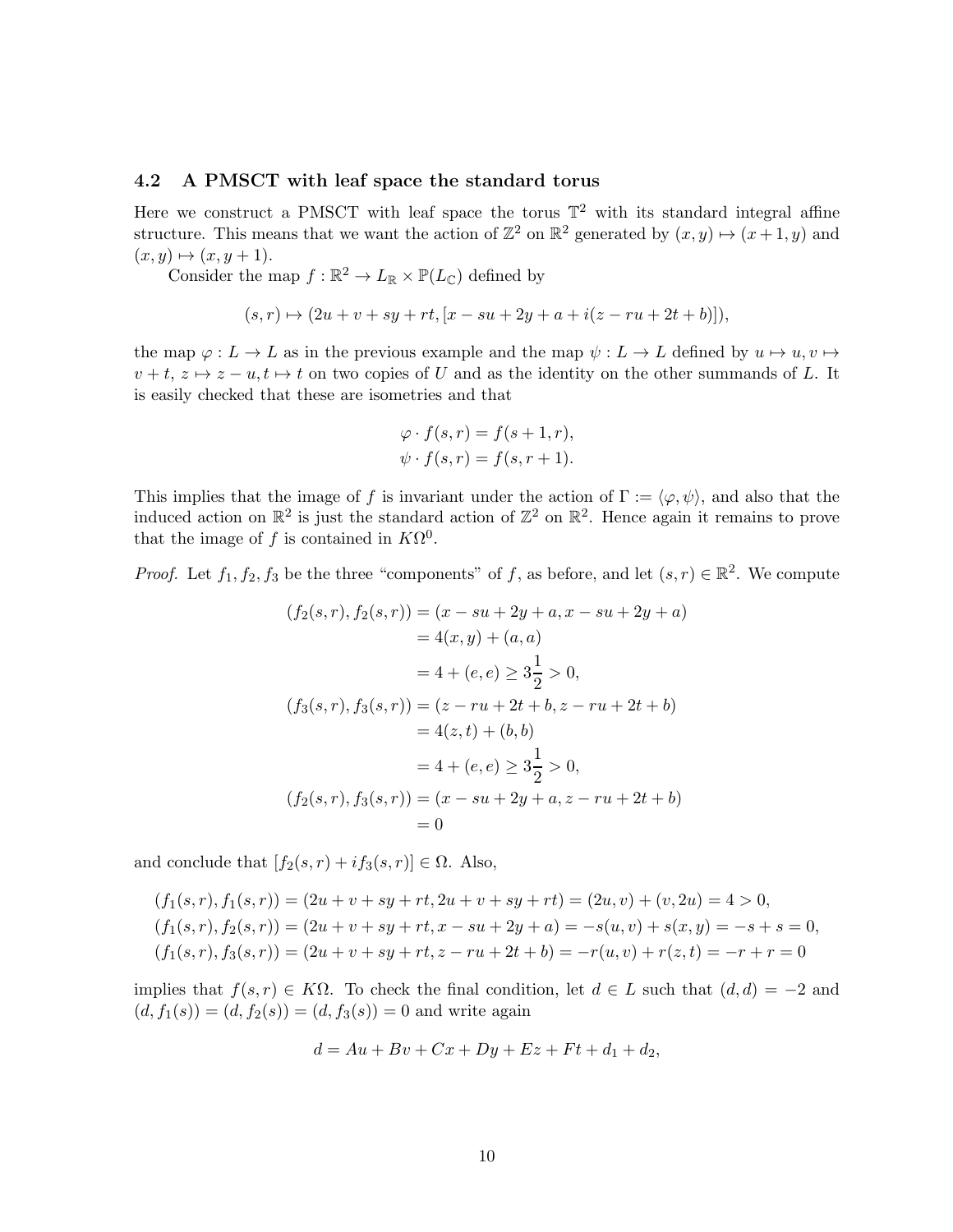and let  $n_i \in \mathbb{Z}_{\geq 0}$  as before. Like before, we need to find a contradiction. The relevant equations now become

<span id="page-10-3"></span>
$$
AB + CD + EF = n_1 + n_2 - 1,\t\t(4.5)
$$

$$
2B + A + Cs + Er = 0,\t\t(4.6)
$$

$$
D - Bs + 2C + (d_2, e) = 0,\t\t(4.7)
$$

$$
F - Br + 2E + (d_1, e) = 0.
$$
\n(4.8)

Let us first consider the case  $B = 0$ . Then the assumptions on e, together with [\(4.7\)](#page-10-1) and [\(4.8\)](#page-10-2), imply that  $d_1 = d_2 = 0$ , so  $n_1 = n_2 = 0$ , and  $D + 2C = F + 2E = 0$ . But then [\(4.5\)](#page-10-3) becomes

<span id="page-10-4"></span><span id="page-10-2"></span><span id="page-10-1"></span>
$$
2C^2 + 2E^2 = 1,
$$

which is clearly not possible.

So consider the case  $B \neq 0$ . Then from [\(4.7\)](#page-10-1) and [\(4.8\)](#page-10-2) we get

$$
s = \frac{D + 2C + (d_2, e)}{B}, \qquad r = \frac{F + 2E + (d_1, e)}{B}.
$$

Substituting this into [\(4.6\)](#page-10-4) gives

$$
AB + CD + EF = -2B^2 - 2C^2 - 2E^2 - C(d_2, e) - E(d_1, e),
$$

and combining this with [\(4.5\)](#page-10-3) we obtain

$$
2B2 + 2C2 + 2E2 + C(d2, e) + E(d1, e) = 1 - n1 - n2.
$$

The assumptions on e imply that  $Cd_2 + Ed_1 = 0$ , so that this becomes

$$
2B^2 + 2C^2 + 2E^2 = 1 - n_1 - n_2.
$$

This implies that  $B = C = E = 0$  and that  $n_1 = 1, n_2 = 0$  or  $n_1 = 0, n_2 = 1$ . But  $B = C =$  $E = 0$  together with [\(4.7\)](#page-10-1) and [\(4.8\)](#page-10-2) and the assumptions on e implies that  $d_1 = d_2 = 0$ , so  $n_1 = n_2 = 0$ , which gives a contradiction.  $\Box$ 

#### <span id="page-10-0"></span>4.3 The PMSCTs with leaf spaces the non-standard tori

In this example we will construct a PMSCT whose leaf space is a torus with a different induced integral affine structure, namely the one induced by the action of  $\mathbb{Z}^2$  on  $\mathbb{R}^2$  generated by  $(x, y) \mapsto$  $(x + p, y)$  and  $(x, y) \mapsto (x + ny, y + q)$ , where  $n, p, q \in \mathbb{Z}_{\geq 1}$ . Consider the map  $f : \mathbb{R}^2 \to L_{\mathbb{R}} \times \mathbb{P}(L_{\mathbb{C}})$  defined by

$$
(s,r)\mapsto (2u+v+sy+rt,[qx+(nr^2-qs)u-nrz+2qy+a+i(z-ru+2q^2t+2nqry+b)]),
$$

the map  $\varphi: L \to L$  defined by  $u \mapsto u, v \mapsto v + py, x \mapsto x - pu, y \mapsto y$  on the first two copies of U and the identity on the other summands of L and the map  $\psi : L \to L$  defined by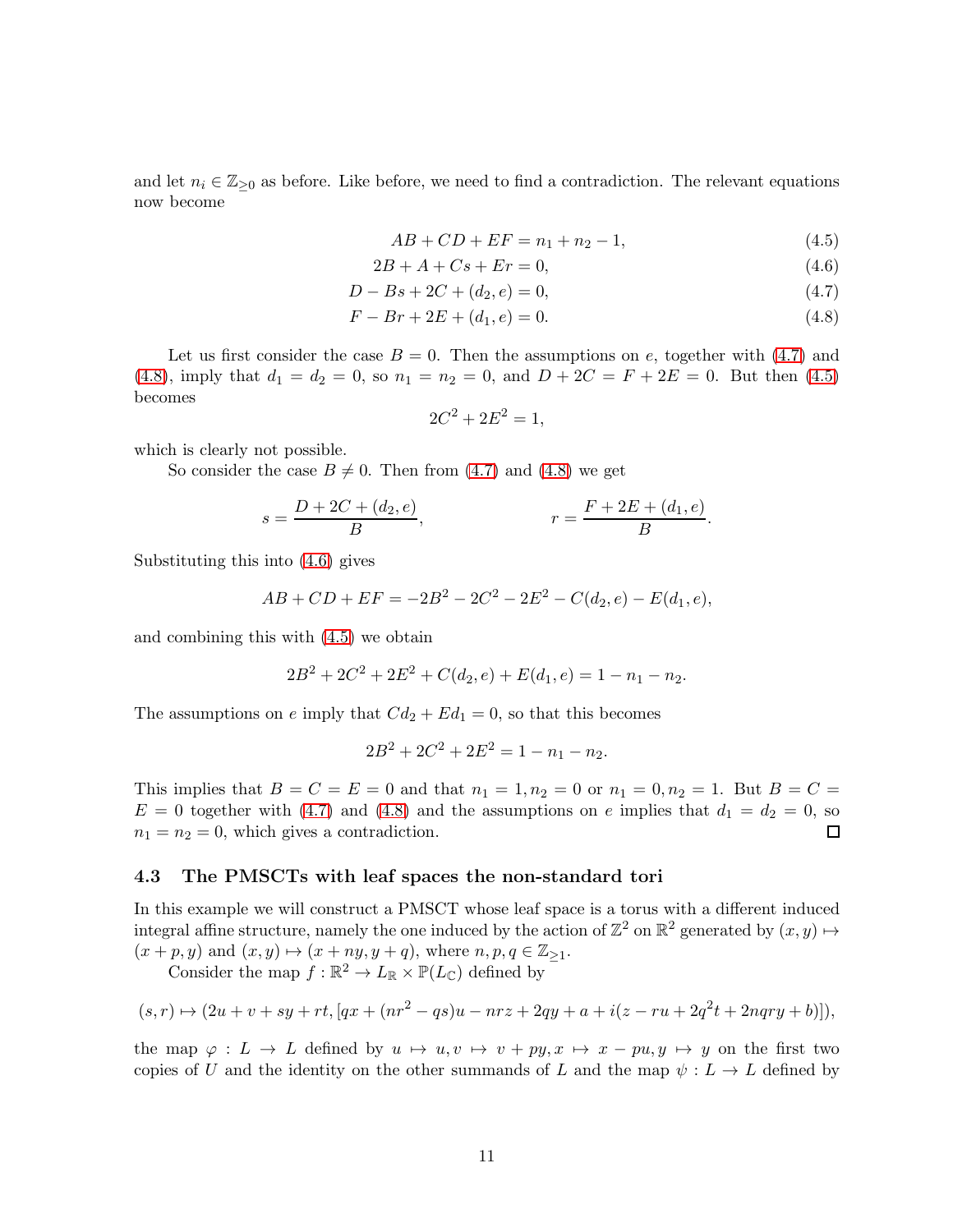$u \mapsto u, v \mapsto v + qt, x \mapsto x - nz + qnu, y \mapsto y, z \mapsto z - qu, t \mapsto t + ny$  on the copies of U and the identity on the other summands of L. It is easily checked that these are isometries and that

$$
\varphi \cdot f(s,r) = f(s+p,r),
$$
  

$$
\psi \cdot f(s,r) = f(s+nr, r+q).
$$

This implies that the image of f is invariant under the action of  $\Gamma := \langle \varphi, \psi \rangle$ , and also that the induced action on  $\mathbb{R}^2$  is the desired one. Hence again it remains to prove that the image of f is contained in  $K\Omega^0$ .

*Proof.* Denote once more by  $f_1, f_2, f_3$  the "components" of f, and let  $(s, r) \in \mathbb{R}^2$ . Since

$$
(f_2(s,r), f_2(s,r)) = (qx + (nr^2 - qs)u - nrz + 2qy + a, qx + (nr^2 - qs)u - nrz + 2qy + a)
$$
  
\n
$$
= 4q^2(x,y) + (a,a)
$$
  
\n
$$
= 4q^2 + (e,e) \ge 3\frac{1}{2} > 0,
$$
  
\n
$$
(f_3(s,r), f_3(s,r)) = (z - ru + 2q^2t + 2nqry + b, z - ru + 2q^2t + 2nqry + b)
$$
  
\n
$$
= 4q^2(z,t) + (b,b)
$$
  
\n
$$
= 4q^2 + (e,e) \ge 3\frac{1}{2} > 0,
$$
  
\n
$$
(f_2(s,r), f_3(s,r)) = (qx + (nr^2 - qs)u - nrz + 2qy + a, z - ru + 2q^2t + 2nqry + b)
$$
  
\n
$$
= 2nq^2r(x,y) - 2nq^2r(z,t) = 2nq^2r - 2nq^2r = 0.
$$

we get that  $[f_2(s,r) + if_3(s,r)] \in \Omega$ . The computations

$$
(f_1(s,r), f_1(s,r)) = (2u + v + sy + rt, 2u + v + sy + rt) = (2u, v) + (v, 2u) = 4 > 0,
$$
  
\n
$$
(f_1(s,r), f_2(s,r)) = (2u + v + sy + rt, qx + (nr2 - qs)u - nrz + 2qy + a)
$$
  
\n
$$
= (nr2 - qs)(u, v) + qs(x, y) - nr2(z, t) = nr2 - qs + qs - nr2 = 0,
$$
  
\n
$$
(f_1(s,r), f_3(s,r)) = (2u + v + sy + rt, z - ru + 2q2t + 2nqry + b)
$$
  
\n
$$
= -r(u, v) + r(z, t) = -r + r = 0
$$

show that  $f(s,r) \in K\Omega$ . To see that  $f(s,r) \in K\Omega^0$ , let again  $d \in L$  such that  $(d,d) = -2$  and  $(d, f_1(s)) = (d, f_2(s)) = (d, f_3(s)) = 0$ . Like before we write

$$
d = Au + Bv + Cx + Dy + Ez + Ft + d_1 + d_2,
$$

and we set  $(d_i, d_i) = -2n_i$  with  $n_i \in \mathbb{Z}_{\geq 0}$ . The goal is again to find a contradiction. The main equations are now

<span id="page-11-3"></span><span id="page-11-2"></span><span id="page-11-1"></span><span id="page-11-0"></span>
$$
AB + CD + EF = n_1 + n_2 - 1,\t\t(4.9)
$$

$$
2B + A + Cs + Er = 0,\t(4.10)
$$

$$
Dq + B(nr^2 - qs) - Fnr + 2Cq + (d_2, e) = 0,
$$
\n(4.11)

$$
F - Br + 2Eq2 + 2Cnqr + (d1, e) = 0.
$$
\n(4.12)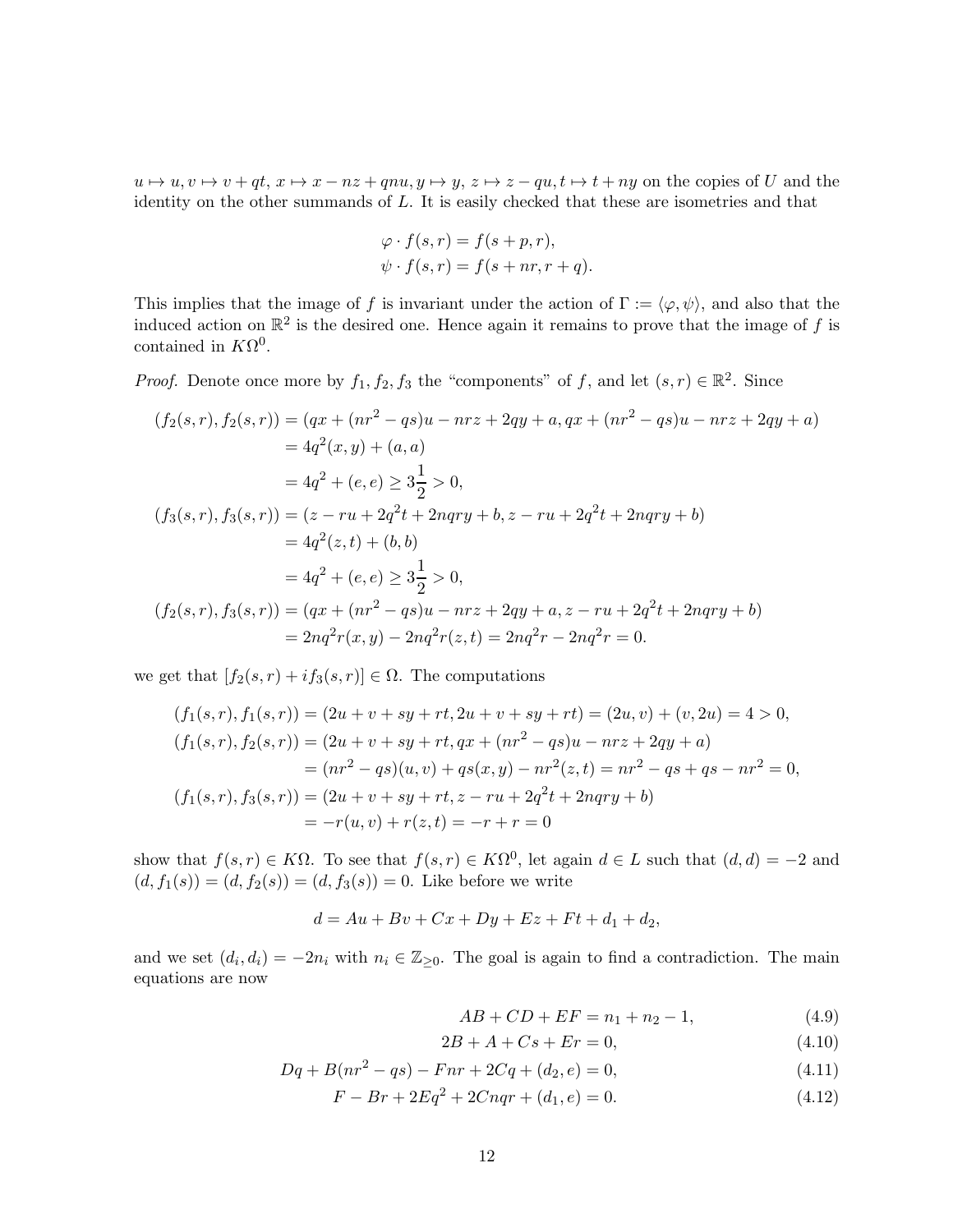First consider the case  $B - 2Cnq = 0$ . Then [\(4.12\)](#page-11-0) tells us that  $d_1 = 0$  and  $F + 2Eq^2 = 0$ . We also know that  $C \neq 0$ , since  $C = 0$  implies that  $B = 0$ , so that [\(4.9\)](#page-11-1) becomes

$$
2E^2q^2 = 1 - n_2.
$$

This is only possible if  $E = 0$  and  $n_2 = 1$ , but then also  $F = 0$  and  $(4.11)$  becomes

$$
Dq + (d_2, e) = 0,
$$

which would imply that  $d_2 = 0$ , contradicting  $n_2 = 1$ .

So we indeed know that  $C \neq 0$ . Then [\(4.10\)](#page-11-3) tells us that

$$
s = -\frac{2B + A + Er}{C},
$$

and with [\(4.11\)](#page-11-2) we obtain

$$
2Cn^2qr^2 - 2Fnr + 2Anq^2 + C(8n^2q^3 + 2q) + Dq + (d_2, e) = 0.
$$

Since  $C, n, q \neq 0$  and  $r \in \mathbb{R}$ , we must have that

$$
F^{2} \ge 2Cq \left[ 2Anq^{2} + C(8n^{2}q^{3} + 2q) + Dq + (d_{2}, e) \right].
$$

But  $F = -2Eq^2$  and  $B = 2Cnq$ , so combining this with [\(4.9\)](#page-11-1) yields

$$
q(1 - n_2) \ge C^2 (8n^2 q^3 + 2q) + C(d_2, e).
$$

Since  $C \neq 0$ , this is certainly impossible when C and  $(d_2, e)$  have the same parity. So let us assume that they have opposite parity, so that the equation becomes

<span id="page-12-0"></span>
$$
q(1 - n_2) \ge C^2 (8n^2 q^3 + 2q) - |C| \cdot |(d_2, e)|. \tag{4.13}
$$

Now both  $d_2$  and e lie in the same copy of  $-E_8$ , and since  $(\cdot, \cdot)$  is negative definite on  $-E_8$  we can use the Cauchy-Schwarz inequality to obtain

$$
|(d_2, e)| \le \sqrt{|(d_2, d_2)| \cdot |(e, e)|} = \sqrt{2 \cdot |(e, e)| n_2} \le \sqrt{n_2},
$$

using that we chose e such that  $|(e, e)| \leq \frac{1}{2}$ . Now, in order for [\(4.13\)](#page-12-0) to hold we certainly must have

$$
C^{2}(8n^{2}q^{3} + 2q) - \sqrt{n_{2}} \cdot |C| + qn_{2} - q \le 0
$$

and it is easily seen that this is not possible for  $0 \neq C \in \mathbb{Z}$ .

It remains to look at the case  $B - 2Cnq \neq 0$ . In that case, we must also have  $B \neq 0$ . To see this, assume to the contrary that  $B = 0$ . Then we must have  $F \neq 0$ . Indeed, if we had  $F = 0$ , [\(4.11\)](#page-11-2) would become

$$
Dq + 2Cq + (d_2, e) = 0,
$$

meaning that  $d_2 = 0$ , so  $n_2 = 0$ , and  $D + 2C = 0$ . But then [\(4.9\)](#page-11-1) becomes

$$
2C^2=1-n_1,
$$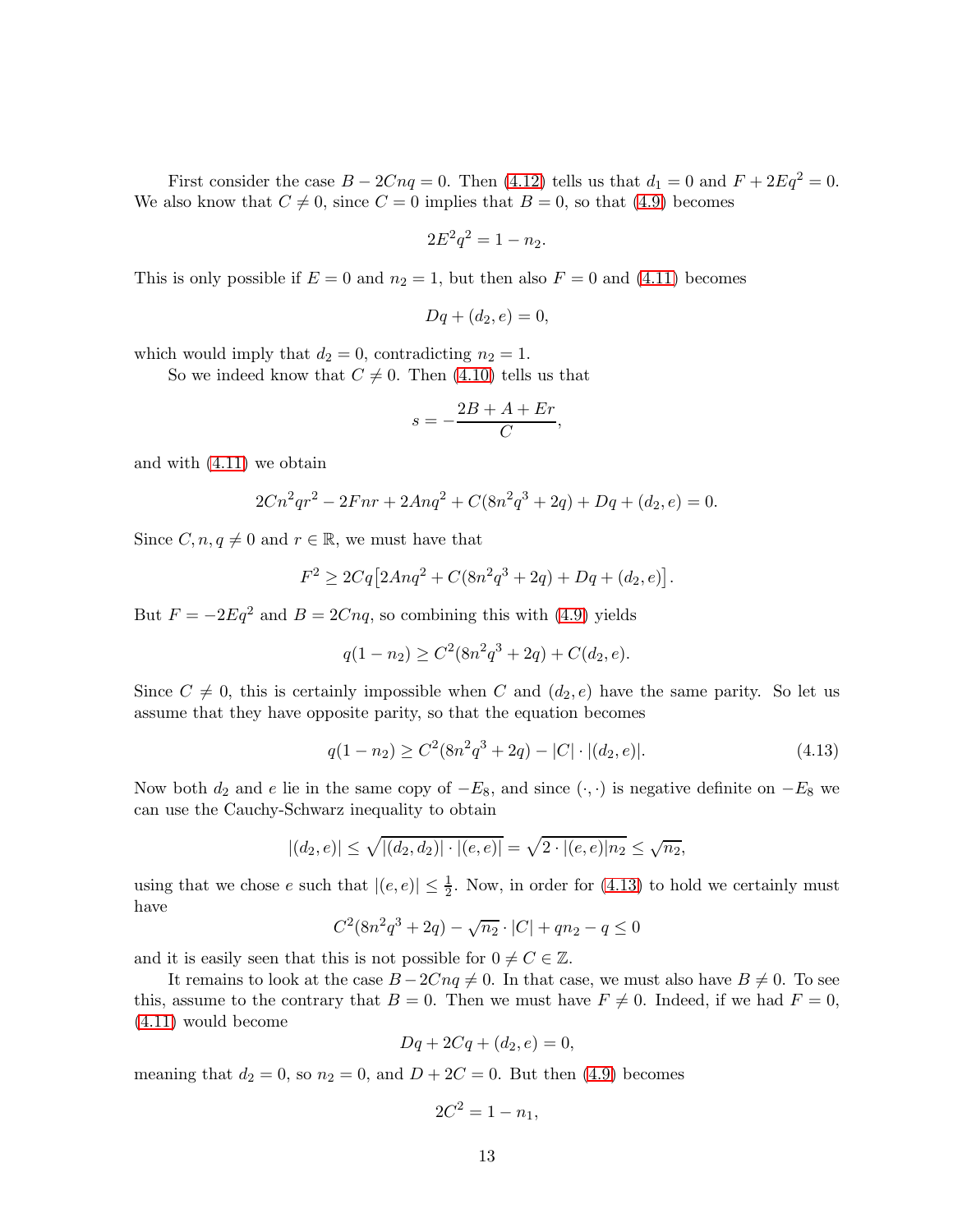which can only hold if  $C = 0$  and  $n_1 = 1$ . But then [\(4.12\)](#page-11-0) becomes

$$
2Eq2 + (d1, e) = 0,
$$

which implies  $d_1 = 0$ , contradicting  $n_1 = 1$ . So we see indeed that  $F \neq 0$ . But then [\(4.11\)](#page-11-2) and [\(4.12\)](#page-11-0) yield

$$
r = -\frac{F + 2Eq^2 + (d_1, e)}{2Cnq} = \frac{Dq + 2Cq + (d_2, e)}{Fn}.
$$

This becomes

$$
2CDnq^{2} + 4C^{2}nq^{2} + 2Cnq(d_{2}, e) + F^{2}n + 2EFnq^{2} + Fn(d_{1}, e) = 0,
$$

and the assumptions on  $e$  imply that  $2Cqd_2 + Fd_1 = 0$  and

$$
2CDnq^2 + 4C^2nq^2 + F^2n + 2EFnq^2 = 0.
$$

Since  $B = 0$ , combining this with  $(4.9)$  we obtain

$$
4C^2nq^2 + F^2n = 2nq^2(1 - n_1 - n_2).
$$

Both C and F are nonzero, meaning that this is impossible. So indeed  $B \neq 0$ . This means that we can write

$$
r = \frac{F + 2Eq^2 + (d_1, e)}{B - 2Cnq}, \qquad s = \frac{Dq + Bnr^2 - Fnr + 2Cq + (d_2, e)}{Bq}.
$$

This yields

$$
s = \frac{(B - 2Cnq)^{2}(2Cq + Dq + (d_{2}, e)) + Bn(F + 2Eq^{2} + (d_{1}, e))^{2}}{Bq(B - 2Cnq)^{2}}
$$

$$
-\frac{Fn(B - 2Cnq)(F + 2Eq^{2} + (d_{1}, e))}{Bq(B - 2Cnq)^{2}}
$$

and substituting this into  $(4.10)$  and using the assumptions on  $e$  (actually, finally using them to their full potential), this reduces to

$$
0 = 2B^{2}q(B - 2Cnq)^{2} + ABq(B - 2Cnq)^{2}
$$
  
+  $C((B - 2Cnq)^{2}(2Cq + Dq) + Bn(F + 2Eq^{2})^{2} - Fn(B - 2Cnq)(F + 2Eq^{2}))$   
+  $BEq(B - 2Cnq)(F + 2Eq^{2}).$ 

Some rewriting turns this into

$$
0 = q(B - 2Cnq)^{2}(2B^{2} + 2C^{2} + AB + CD)
$$
  
+ BCn(F + 2Eq<sup>2</sup>)<sup>2</sup> - CFn(B - 2Cnq)(F + 2Eq<sup>2</sup>) + BEq(B - 2Cnq)(F + 2Eq<sup>2</sup>),

and some easy computations show that the second line is equal to

$$
EFq(B - 2Cnq)^{2} + 2q(BEq + CFn)^{2},
$$